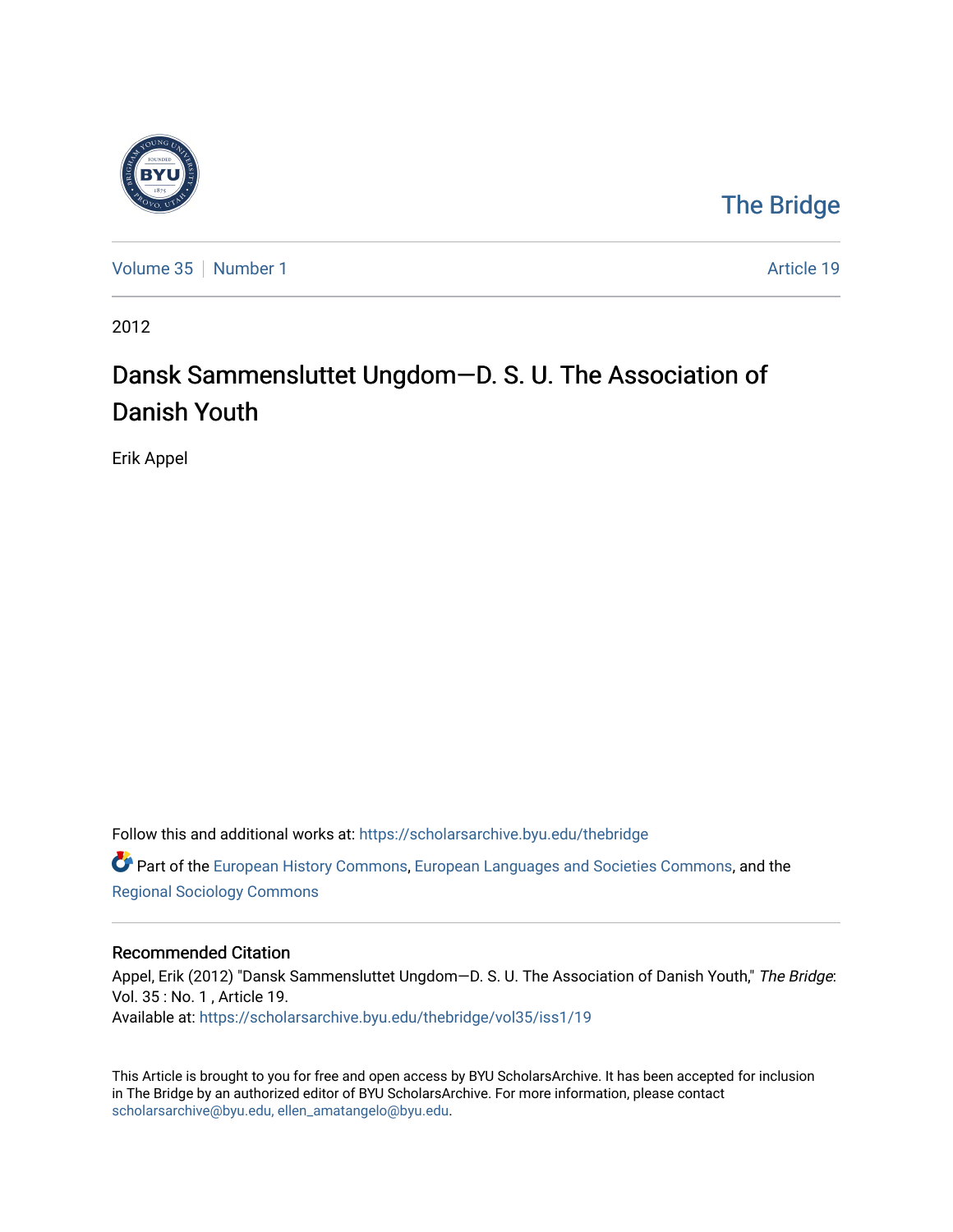### Dansk Sammensluttet Ungdom—D. S. U. The Association of Danish Youth

by

Erik Appel (Translated by Anne-Marie Douglas)

#### **Introduction**

This year, it has been exactly 10 years since the Association of Danish Youth clubs was initiated within the Danish Church. There most likely were Danish youth groups before 1902, but they had little or no connection with each other. They were missing the spur that unity can give and the strength to be found in solidarity.

O. C. Olsen, realtor and insurance agent in Omaha, realized this, and at his urging the youth club "*Vaegteren" (The Watchman*) issued an invitation to a joint meeting for October 18-20, 1902 in Omaha. At this meeting O. C. Olsen presented his thoughts about cooperation among the groups, and won unanimous approval from the participants. On December 28 of that same year, seven young men representing 5 youth groups, i.e. groups in Cordova, Marquette, Nysted, and Omaha in Nebraska plus Kimballton in Iowa, met in Omaha.

This meeting led to the formation of *The United Danish Youth Clubs* of *the Midwest,* which at the annual meeting, September 27-29, 1907 in Looking Glass, Nebraska took the name *Association of Danish Youth District number 1.*

When the seven young men had finished their work, they said to each other, "There are not many of us, but it could be a good beginning." The truth of that statement is now obvious. Those five clubs had a total membership of about 200. Today there are 49 clubs with about 2,230 members, and they have their own publication. After the beginning in Omaha, that example was followed over the entire country, the union has expanded and new clubs have been formed.

The list is as follows:

DSU District I was organized in Omaha, Nebr. 28 December, 1902. DSU District II was organized in Hartford, Conn. 16 July, 1904.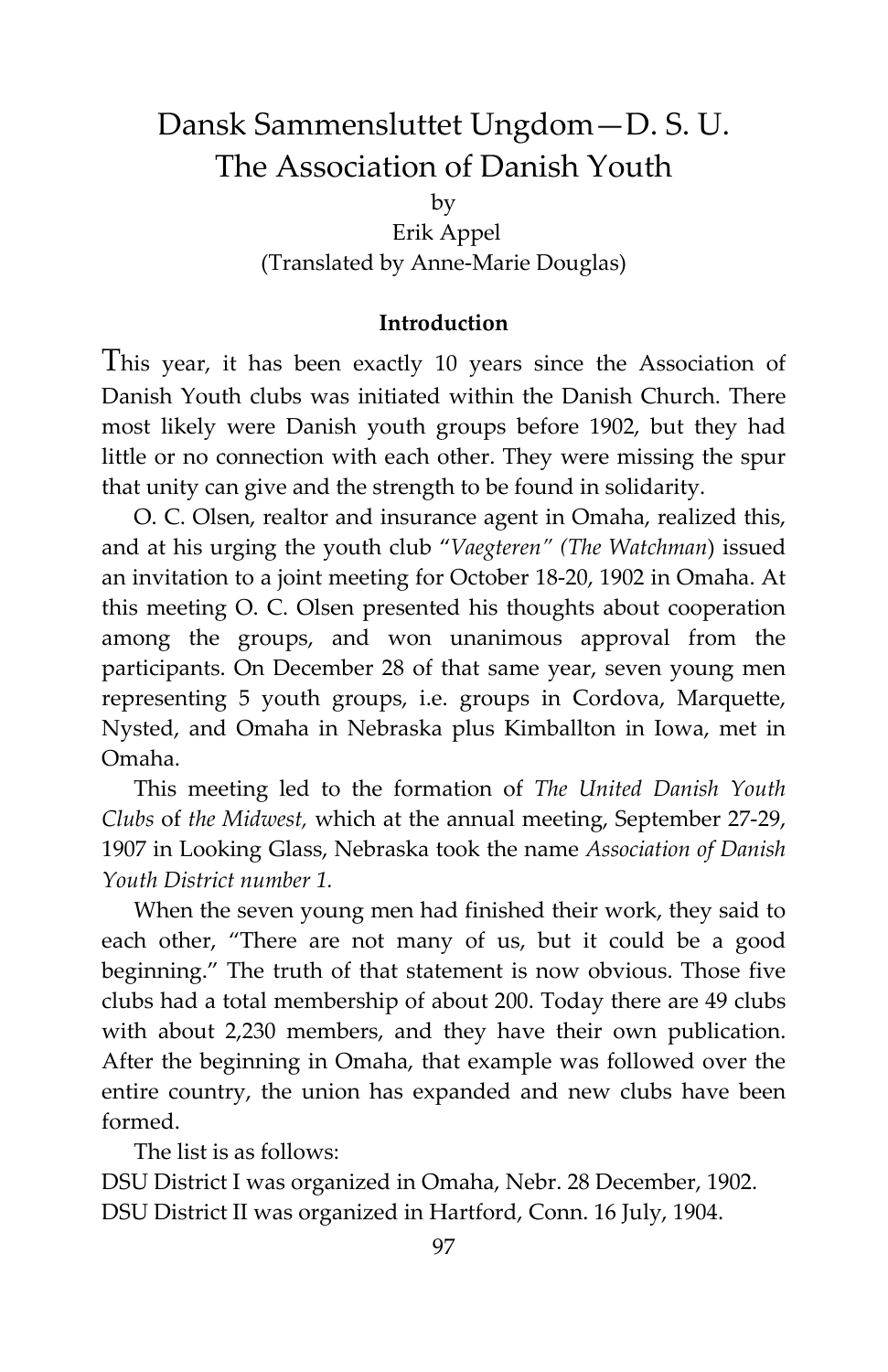DSU District III was organized in Ringsted, Iowa, 12 August, 1906. DSU District IV was organized in Racine, Wisc., 12 August, 1907. DSU District V was organized in Newell, Iowa, August, 1910.

In addition, we should note that there will be a gathering in Tacoma, Wash., the 23rd of June, this year, with the objective of forming a new district in the western states. It should be noted that District V was not formed from a new area, but was formed from parts of the existing Districts I and III.

#### **Life in the Youth Clubs**

As a rule, the youth gather twice a month in the village hall, the schoolhouse or the church basement. Rural youth often meet at a farmer's home during the summer. The meetings offer lectures, readings, discussions, gymnastics, and singing games. Whenever musical talents are available, they often participate. All meetings include singing Danish and Danish-American songs. Almost all the clubs present an annual amateur comedy on stage.

The clubs are usually led by the youth themselves with gracious and willing support from the local pastor. The following notices appeared in the newsletter *"Ungdom" (Youth).* "The Prairie Rose" from Nysted, Nebraska, writes:

"The youth clubs continue to grow in membership… During the winter we held our meetings in the gymnasium every other Sunday evening, with varied entertainment such as lectures, readings, discussions, singing, and music, alternately by the members, the pastor, and the teachers from the folk school.

The youth meetings should be the gathering place for every youth club where we get together for healthy and good entertainment, and where we help each other to promote good causes, such as the church, the folk school, the newsletter "Youth," the library, gymnastics, singing, and the like, and I imagine that if we learn to take an interest in these things, there is no longer a need to write or talk about dancing and drinking all the time, they will die out on their own.

*"Skovrosen"* (*the wood rose)* from Askov, Minnesota, writes:

"We have heard lectures by Bobjerg, Marie Hougaard, Hakon Jørgensen, Th. Knudsen, and Jørgensen. We have decided we will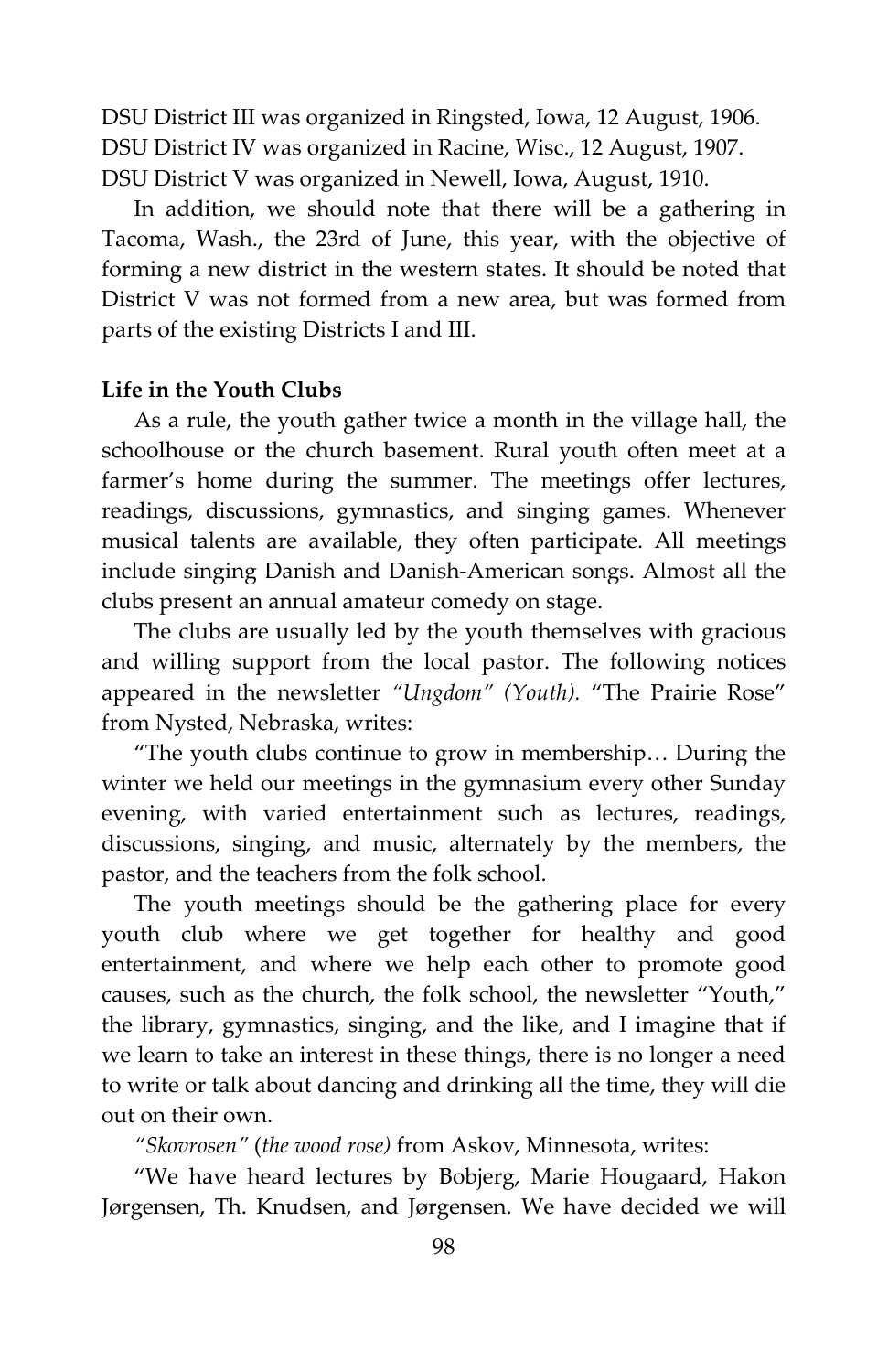take turns entertaining at the meetings when no guests are present. We do gymnastics as well, though it has been rather difficult to keep going during the summer; but I'm sure it will pick up this winter.

We sing whenever we get together which happens quite often, though rarely more than seven times a week. We don't have nearly enough girls for the games but they still work out all right when a few of the guys tie a handkerchief around their sleeve."

#### **Gymnastics**

Gymnastics provide a crucial component to keep the youth active. *Ashland* folk school in Michigan became the center for Ling gymnastics. As early as the school year 1889-90 it was introduced here by *Niels Brus*, and that same winter he taught the first course to four students. One of these was *J. L. Jensen* who later would play an active role in the further development of gymnastics. In 1893 he visited Denmark and attended a course there. After having worked as a gymnastics teacher in Chicago, Jensen went to Des Moines to help build the West wing of *Grand View College*, and he stayed in that city. One year later with his help, the college built its first gymnasium. J. L. Jensen became the teacher and taught there until 1906 except for one year, 1904-05 when he taught a course for prospective gym teachers.

These were the first years of glory for the youth movement, and soon the wish for a new and more up-to-date gymnasium became evident among the youth at Grand View College. This desire reached a peak in the year 1904-05. The middle building was constructed and inaugurated during the fall of 1904. During the big gymnastics festival in the spring of 1905, \$400 was pledged for a new gymnasium and a plan for making this vision a reality was developed.

The project had many warm supporters among the older people; among these, prominence must be given to Pastor *P. Kjølhede* and *Pastor J. Jørgensen.* To this day they are strong advocates for gymnastics, and without their help gymnastics would not have advanced as far as it has to date.

When *Nysted* folk school, Nebr., and *Danebod* folk school, Minn., were established during the 80s, Ling gymnastics became a fixture of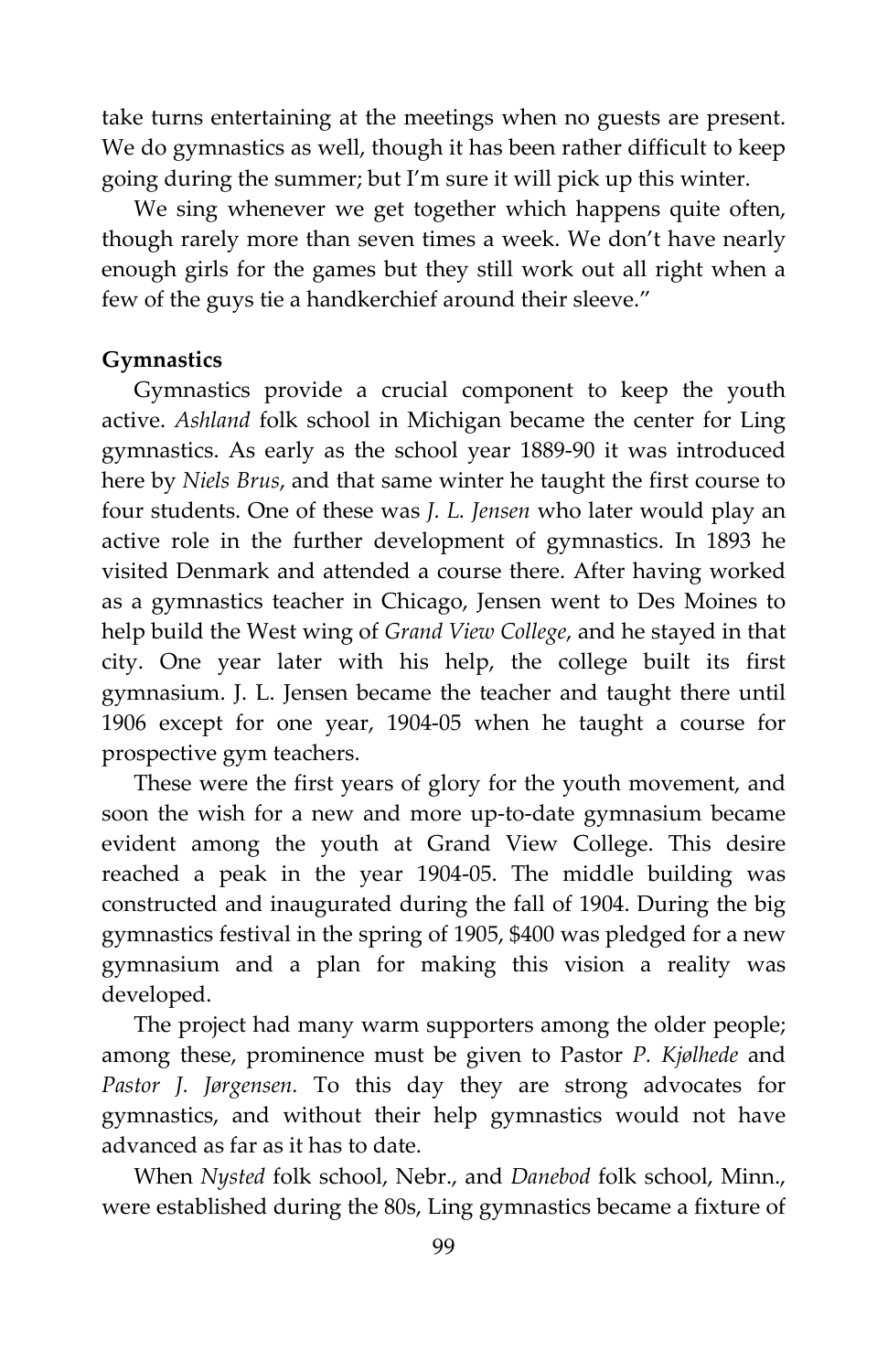the curriculum there, as it had been at Ashland, and as it has always been at the folk schools in Denmark. And it can truthfully be said that its continued existence thereby was assured. It was adopted by the services of the Danish church society as a means to develop a healthy, Danish, Christian youth. Both Nysted and Danebod folk schools sponsored several short courses for prospective gymnastics instructors, and work continues to make these teachers available to the youth clubs who, through the influence of the folk schools, have learned the importance of good physical training.

The vision of a new gymnasium at Grand View College was still alive, though for several years it was put on the backburner. Many of the older generation considered it a folly to devote more resources to the cause than had already been done. And the annual meetings of the Church Synod were often disheartening. Finally at the annual meeting in 1909 in Fredsville, Iowa, the youth got permission to "build a new gymnasium and convey it as a gift to the Society." And now plans took off. By the fall of 1910, the building was finished, thanks to J. L. Jensen. The cost was \$4,500, and the equipment was bought from manufacturer Larsen, Copenhagen, at a cost of app. \$600, most of it donated by the Danish Foreign Ministry. That such a wonderful and well-equipped gymnasium could be built already in 1910 was essentially due to the efforts of teacher *Fr. Hasseriis*, who has been associated with the college since the fall of 1908.

With the hiring of teacher Hasseriis, the college had initiated a gymnastics course, the so-called *"extended course,"* and this continued in the new space in the very best conditions. The course consisted of the following subjects during the 3-1/2 months training: actual exercises 8 hours, command practice 3 hours, physiology 4 hours, theory 3 hours, children's exercises 2 hours, folk dancing 1 hour, and physics 2 hours (all per week). At the end of the course a test is given and the successful candidates are issued diplomas.

Subsequently in the fall, a refresher course of 2-3 weeks is offered, and participation continues to grow year by year.

It continues to be difficult to communicate with Americans about this matter; they are drawn more towards the rougher sports – and towards acrobatics. Finally, an invitation was issued by the State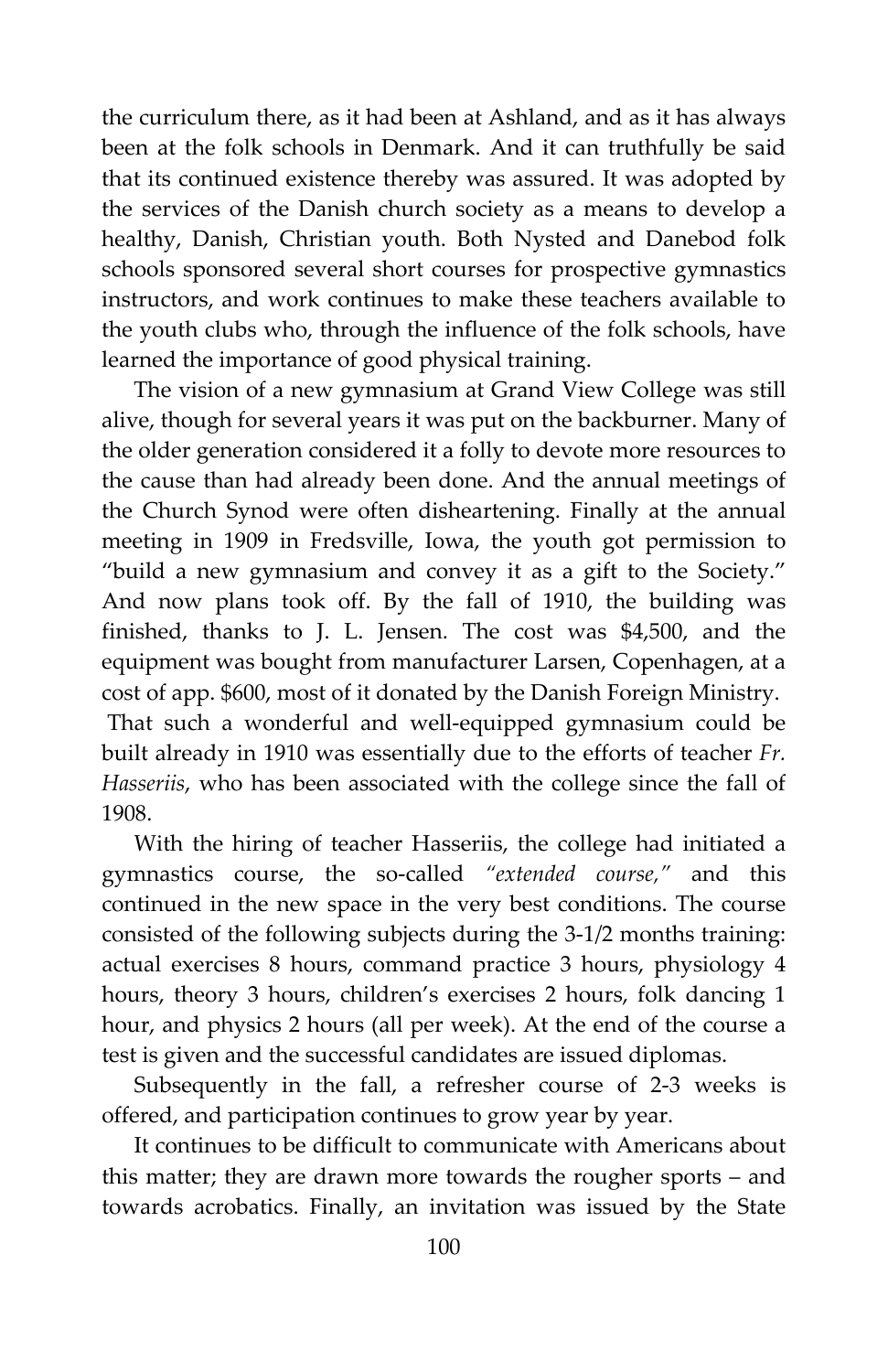Teacher's College in Cedar Falls, Iowa to come and present our exercises there. On February 17, 1912 a proud group of 35 students went to advocate for what we held dear. Never before had a group of young people such as these left the Danish college in Des Moines: backs straight, bodies well developed, purposeful – and it is no wonder that the audience of almost 2,000 went wild with enthusiasm. Miss *A. M. Lind,* the gym teacher at the college, opened the performance with her girls' team, and then came the guys' team, and finally folk dancing.

This mission soon got results. About a month later, Grand View College was asked to provide a male teacher to teach gymnastics at the town's high school. Unfortunately, the college was not able to fulfill the request. However, our hope is that eventually this can happen when more resources become available.

Similarly, the school authorities in Des Moines are looking to begin the Danish-oriented Ling gymnastics, and the time will soon come when we shall see our Danish exercises performed in American schools, just as we now see children in nursery schools in Des Moines perform the folk dances "the sailor's dance" , "Per the Fiddler," and others.

Thus it us our hope that the Danish folk school, with its own unique subjects and teaching methods will gain acceptance in the American educational system, and it appears that gymnastics may provide the means as the most direct way of introducing Danish culture into American culture.

#### **"Ungdom" ("Youth")**

The Association publishes its own newsletter "*Ungdom."* It is a good newsletter both in contents and appearance, and whoever would like to know more about Danish-American youth need look no further but should subscribe to "Ungdom." The young people contribute many articles.

Pastor *Valdemar S. Jensen* has told me the following about the newsletter, which I retell in condensed form:

After the Association was established in 1902, there were talks about publishing their own newsletter. In the beginning we had our own section in "*Dagen" (The Day)* which was published in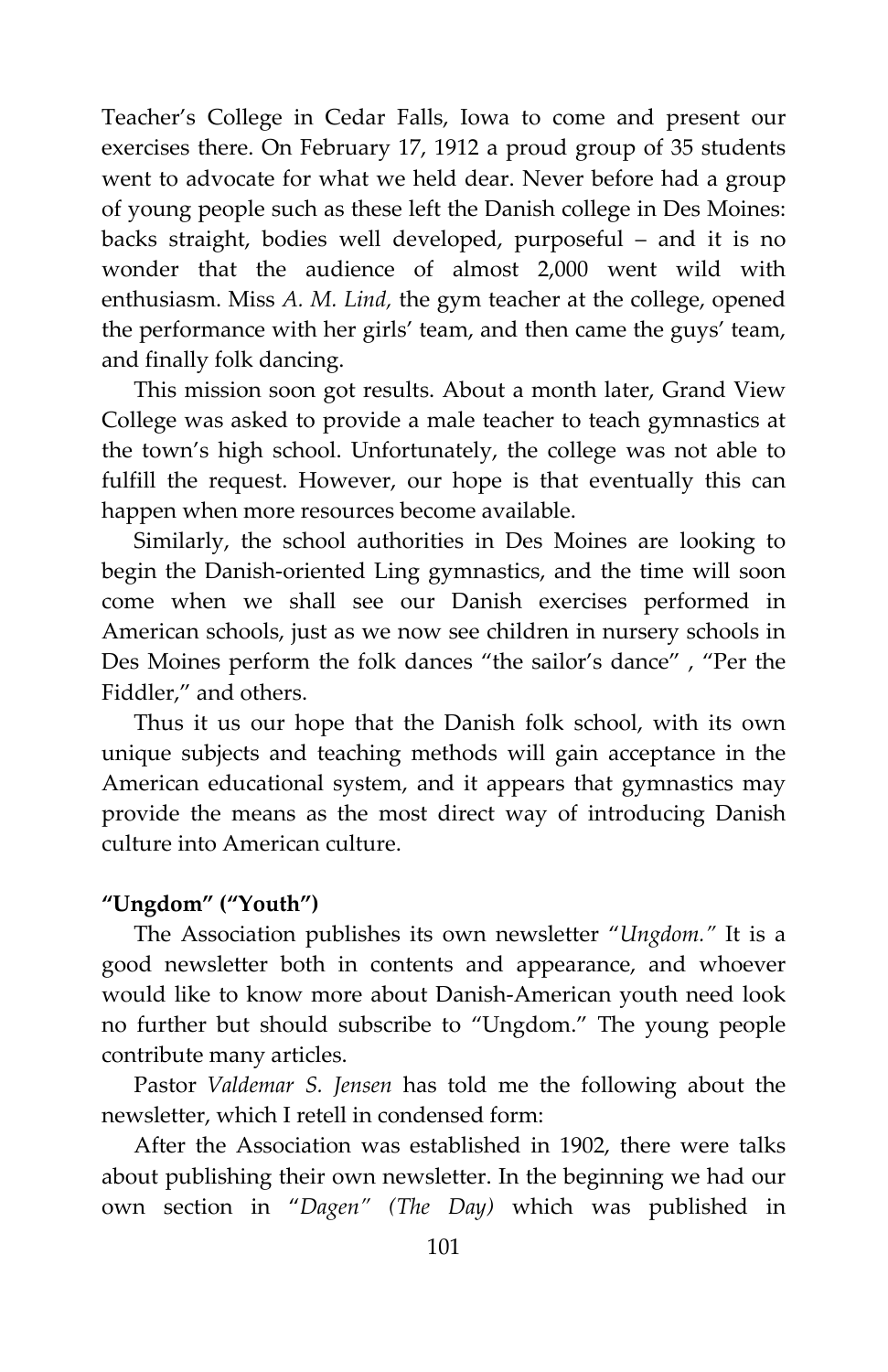Minneapolis, and when that ceased publication, in "*Dannevirke,"* under the direction of M. Holst. However, this did not really work out well; sometimes our section was included, and not at other times. So at the annual meeting in Omaha in 1906 it was decided to publish a newsletter for youth. O. C. Olsen and I were chosen to get it off the ground.

But it was slow going. We could not identify an editor. Finally O. C. Olsen wrote me, saying, "Let us do it ourselves," and I answered, "Yes, but on the condition that you become the editor and I will take care of business." I was not a businessman, but I would have made an even worse editor. In actual fact O. C. Olsen became the leader of the whole business. Thus it was he who sent me on a speaking tour to sell the newsletter. It was a stroke of genius. We did not have 5 cents to start with, but a speaker gets his travels paid for, and people will listen to him rather than to an agent. And we were not selling a finished product but asking people to be part of starting the newsletter.

I traveled through Nebraska, Iowa, Minnesota, Wisconsin, Illinois, and Michigan and signed up about 800 subscribers. So we started and the first issue of "Ungdom" was published on April 15, 1907. Initially, it was printed in Omaha and later and currently in Cedar Falls on the printing press of "Dannevirke." Finances were tight. We started without 5 cents and with 800 subscribers and were able to publish only 8 pages twice a month.

The fact that it worked is entirely due to the abilities of O. C. Olsen, both as editor and as businessman. He himself wrote for the newsletter and requested copy from people he thought could deliver valuable written articles. "You will get paid the same as I get," he wrote.

There were critics. One of them wrote: "It is with a mixture of laughter and wrath that I read the first issue of "Ungdom." We have finally reached the point that we can publish a newsletter for youth, and then the attempt fails because the men in charge do not know Danish. I advise you, for the sake of the cause, to immediately entrust editorship to a man who masters Danish." But better days were ahead. Youth clubs started to employ writers, and each district appointed a man to sit on the board. O. C. Olsen worked from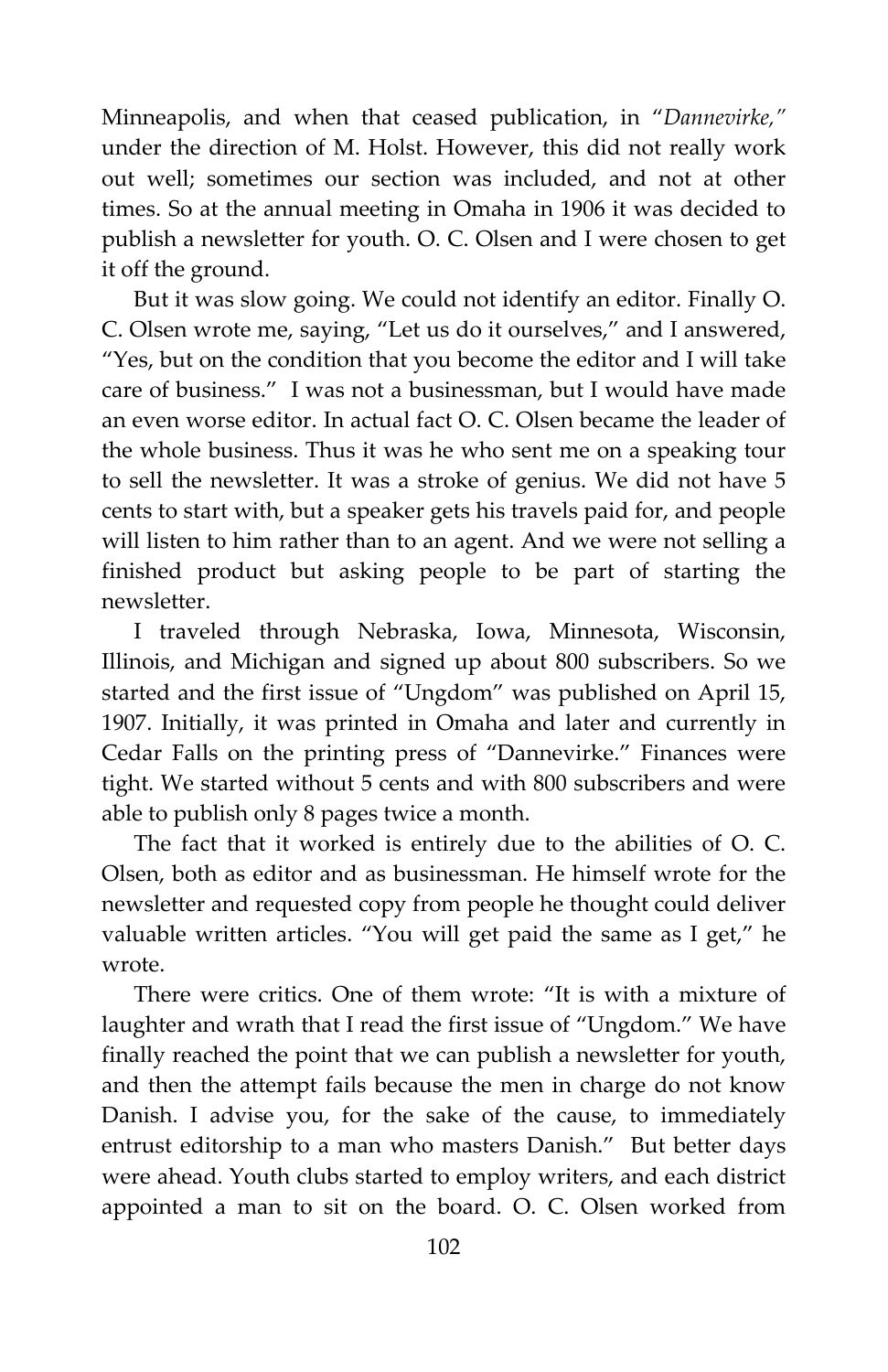sunrise to sundown, and the fruits of his labor are showing. The newsletter now has 1,510 subscribers and each issue has 16 pages.

#### **Youth Homes**

There are currently two youth homes within the Association, one in the District 1 in Omaha and one in the District 5 in Des Moines, and they are working on establishing one in District 3 in Minneapolis. The mission of the homes is to provide a home for those who have no actual home, and to provide a gathering place for young people, and to be a guesthouse for members of the Association and their friends.

#### **Annual Meeting**

Every district holds an annual meeting where each club elects delegates who negotiate and decide common concerns of the clubs.

Below is a copy of the program for the annual meeting in 1909 in Kimballton.

"*Friday:* Welcome. Opening address. Setting the agenda. Reports by the president and by the treasurer.

Address by Principal C. P. Højbjerg. Announcements from the clubs by the delegates. Report from "Ungdom." Business. Discussions. Proposals.

Addresses by principal B. Nordentoft and pastor J. M. Gregersen.

*Saturday:* Discussion introduced by principal Th. Knudsen: "For whose benefit do we attempt to preserve Danish culture in America?"

Address by Aage Moeller and pastor H. Joergensen. Elections to the board of directors. Unfinished business.

Games, etc.

*Sunday:* Church service. Scripture reading by Pastor J. Joergensen. Homily by Pastor V. S. Jensen.

Gymnastics.

Address by candidate E. Appel. Closing ceremonies."

The program speaks to the spirit of the meeting. Following is the account of a short prelude to the meeting.

 $\overline{\phantom{a}}$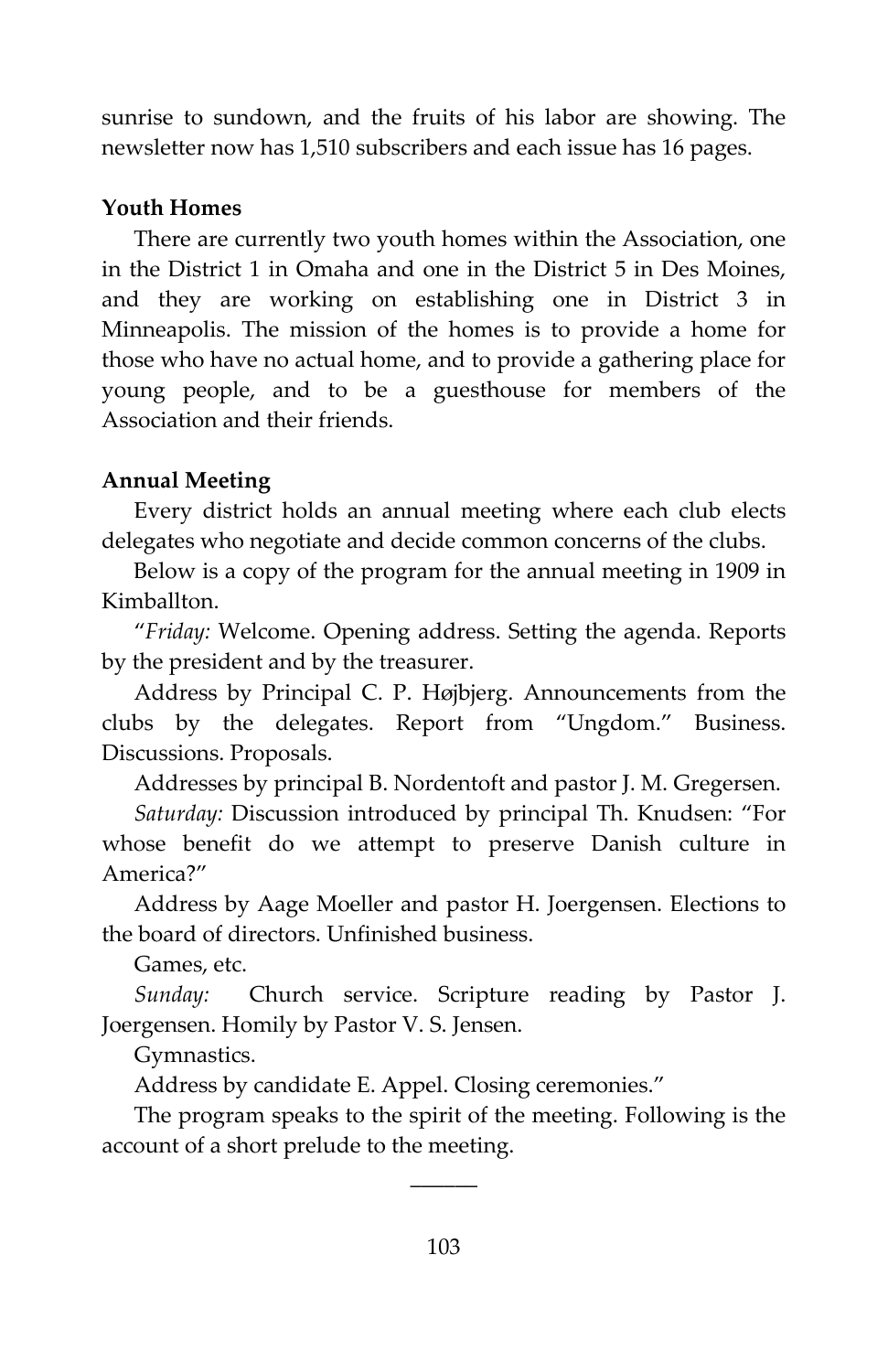I arrived by train to Atlantic and transferred to a branch line to get to the Danish colony of Kimballton, where the annual meeting of District I would take place. Three cars with a small locomotive were waiting, labeled D. S. U. Special (*Danish Youth Association Special*). I entered and found a corner seat. Soon the cars filled up with young people. They spoke mostly English, and I felt like a stranger among them. Was this really Danish youth in America?

The D. S. U. Special rolled along, it was dusk and there was not much light in the cars. This made me feel even lonelier. But suddenly some familiar sounds reached my ears; somebody had started singing, soon others joined in, and finally the wave of singing reached my corner and everybody was singing together (For example "Fattig Per Eriksen" 'Poor Per Eriksen'). At once this poor soul's spirits perked up, now he connected with the many other travelers. And when the singing ended, something had been released that would open the way to our native language. From then on all conversation was in Danish, and during the whole meeting I heard only a few off-hand comments in English

For three days we had a wonderful time together. Speeches, singing, discussions, gymnastics, and games alternated, and nobody got tired. On Sunday there was a church service; the annual meetings always include a Sunday. And in this way we joined together and felt quite Danish.

#### **Joint Convention**

The annual meetings of the districts bring the young people together and may be considered the strongest unifying tie within the district. However, in order to extend the connections farther, a joint convention of all the districts was held in 1908. The first joint convention was held at Danebod folk school and was a great success.

The next convention took place at Grand View College in 1911, and the third will take place in 1913 or 14, possibly at Nysted folk school. The conventions are convened by the presidents of the five districts and can be considered an excellent means of staying connected.